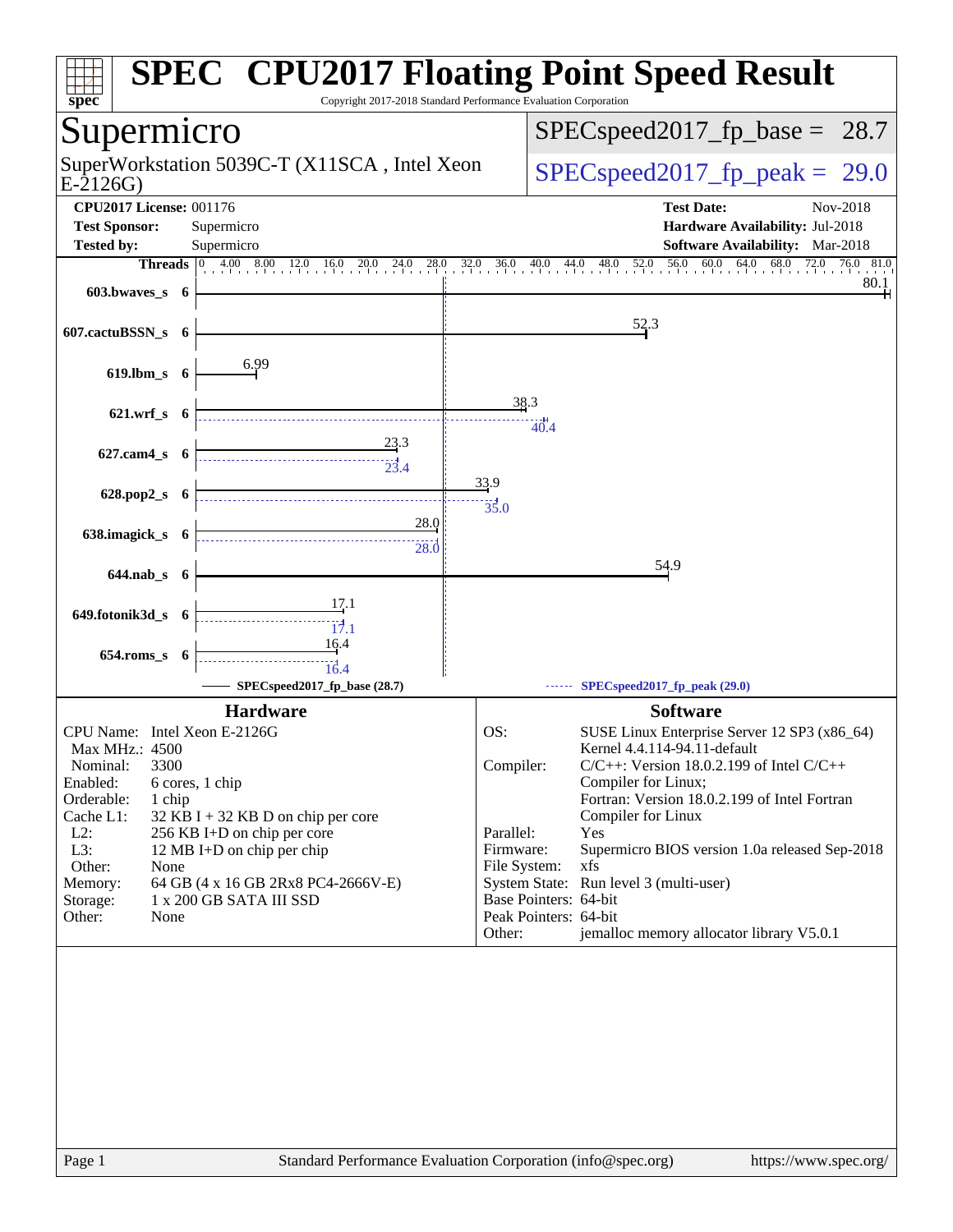

Copyright 2017-2018 Standard Performance Evaluation Corporation

## Supermicro

E-2126G) SuperWorkstation 5039C-T (X11SCA, Intel Xeon  $\big|$  SPECspeed2017 fp\_peak = 29.0

 $SPECspeed2017<sub>fp</sub> base = 28.7$ 

**[CPU2017 License:](http://www.spec.org/auto/cpu2017/Docs/result-fields.html#CPU2017License)** 001176 **[Test Date:](http://www.spec.org/auto/cpu2017/Docs/result-fields.html#TestDate)** Nov-2018

**[Test Sponsor:](http://www.spec.org/auto/cpu2017/Docs/result-fields.html#TestSponsor)** Supermicro **[Hardware Availability:](http://www.spec.org/auto/cpu2017/Docs/result-fields.html#HardwareAvailability)** Jul-2018

**[Tested by:](http://www.spec.org/auto/cpu2017/Docs/result-fields.html#Testedby)** Supermicro **[Software Availability:](http://www.spec.org/auto/cpu2017/Docs/result-fields.html#SoftwareAvailability)** Mar-2018

#### **[Results Table](http://www.spec.org/auto/cpu2017/Docs/result-fields.html#ResultsTable)**

|                           | <b>Base</b>    |                |              |                |              |                |       | <b>Peak</b>    |                |              |                |              |                |              |
|---------------------------|----------------|----------------|--------------|----------------|--------------|----------------|-------|----------------|----------------|--------------|----------------|--------------|----------------|--------------|
| <b>Benchmark</b>          | <b>Threads</b> | <b>Seconds</b> | <b>Ratio</b> | <b>Seconds</b> | <b>Ratio</b> | <b>Seconds</b> | Ratio | <b>Threads</b> | <b>Seconds</b> | <b>Ratio</b> | <b>Seconds</b> | <b>Ratio</b> | <b>Seconds</b> | <b>Ratio</b> |
| 603.bwaves_s              | 6              | 732            | 80.6         | 736            | 80.1         | 737            | 80.0  | 6              | 732            | 80.6         | 736            | 80.1         | 737            | 80.0         |
| 607.cactuBSSN s           | 6              | 319            | 52.3         | 319            | 52.3         | 318            | 52.4  | 6              | 319            | 52.3         | 319            | 52.3         | 318            | 52.4         |
| $619.1$ bm s              | 6              | 749            | 7.00         | 749            | 6.99         | 750            | 6.98  | 6              | 749            | 7.00         | 749            | 6.99         | 750            | 6.98         |
| $621.wrf$ s               | 6              | 345            | 38.3         | 350            | 37.8         | 345            | 38.3  | 6              | 327            | 40.4         | 324            | 40.8         | 328            | 40.4         |
| $627.cam4_s$              | 6              | 380            | 23.3         | 379            | 23.4         | 380            | 23.3  | 6              | 379            | 23.4         | 379            | 23.4         | 378            | 23.5         |
| $628.pop2_s$              | 6              | 349            | 34.0         | 350            | 33.9         | 350            | 33.9  | 6              | 339            | 35.0         | 339            | 35.0         | 340            | 34.9         |
| 638.imagick_s             | 6              | 515            | 28.0         | 515            | 28.0         | 514            | 28.1  | 6              | 514            | 28.0         | 513            | 28.1         | 515            | 28.0         |
| $644$ .nab s              | 6              | 318            | 54.9         | 318            | 54.9         | 318            | 54.9  | 6              | 318            | 54.9         | 318            | 54.9         | 318            | 54.9         |
| 649.fotonik3d s           | 6              | 533            | 17.1         | 532            | 17.1         | 532            | 17.1  | 6              | 534            | 17.1         | 532            | 17.1         | 532            | 17.1         |
| $654$ .roms s             | 6              | 960            | 16.4         | 958            | 16.4         | 964            | 16.3  | 6              | 959            | <b>16.4</b>  | 962            | 16.4         | 958            | 16.4         |
| $SPECspeed2017$ fp base = |                |                | 28.7         |                |              |                |       |                |                |              |                |              |                |              |

**[SPECspeed2017\\_fp\\_peak =](http://www.spec.org/auto/cpu2017/Docs/result-fields.html#SPECspeed2017fppeak) 29.0**

Results appear in the [order in which they were run.](http://www.spec.org/auto/cpu2017/Docs/result-fields.html#RunOrder) Bold underlined text [indicates a median measurement](http://www.spec.org/auto/cpu2017/Docs/result-fields.html#Median).

#### **[Operating System Notes](http://www.spec.org/auto/cpu2017/Docs/result-fields.html#OperatingSystemNotes)**

Stack size set to unlimited using "ulimit -s unlimited"

#### **[General Notes](http://www.spec.org/auto/cpu2017/Docs/result-fields.html#GeneralNotes)**

Environment variables set by runcpu before the start of the run: KMP\_AFFINITY = "granularity=fine,compact" LD\_LIBRARY\_PATH = "/home/cpu2017/lib/ia32:/home/cpu2017/lib/intel64:/home/cpu2017/je5.0.1-32:/home/cpu2017/je5.0.1-64" OMP\_STACKSIZE = "192M"

 Binaries compiled on a system with 1x Intel Core i7-6700K CPU + 32GB RAM memory using Redhat Enterprise Linux 7.5 Transparent Huge Pages enabled by default Prior to runcpu invocation Filesystem page cache synced and cleared with: sync; echo 3> /proc/sys/vm/drop\_caches

 Yes: The test sponsor attests, as of date of publication, that CVE-2017-5754 (Meltdown) is mitigated in the system as tested and documented. Yes: The test sponsor attests, as of date of publication, that CVE-2017-5753 (Spectre variant 1) is mitigated in the system as tested and documented. Yes: The test sponsor attests, as of date of publication, that CVE-2017-5715 (Spectre variant 2) is mitigated in the system as tested and documented. jemalloc, a general purpose malloc implementation built with the RedHat Enterprise 7.5, and the system compiler gcc 4.8.5 sources available from jemalloc.net or <https://github.com/jemalloc/jemalloc/releases>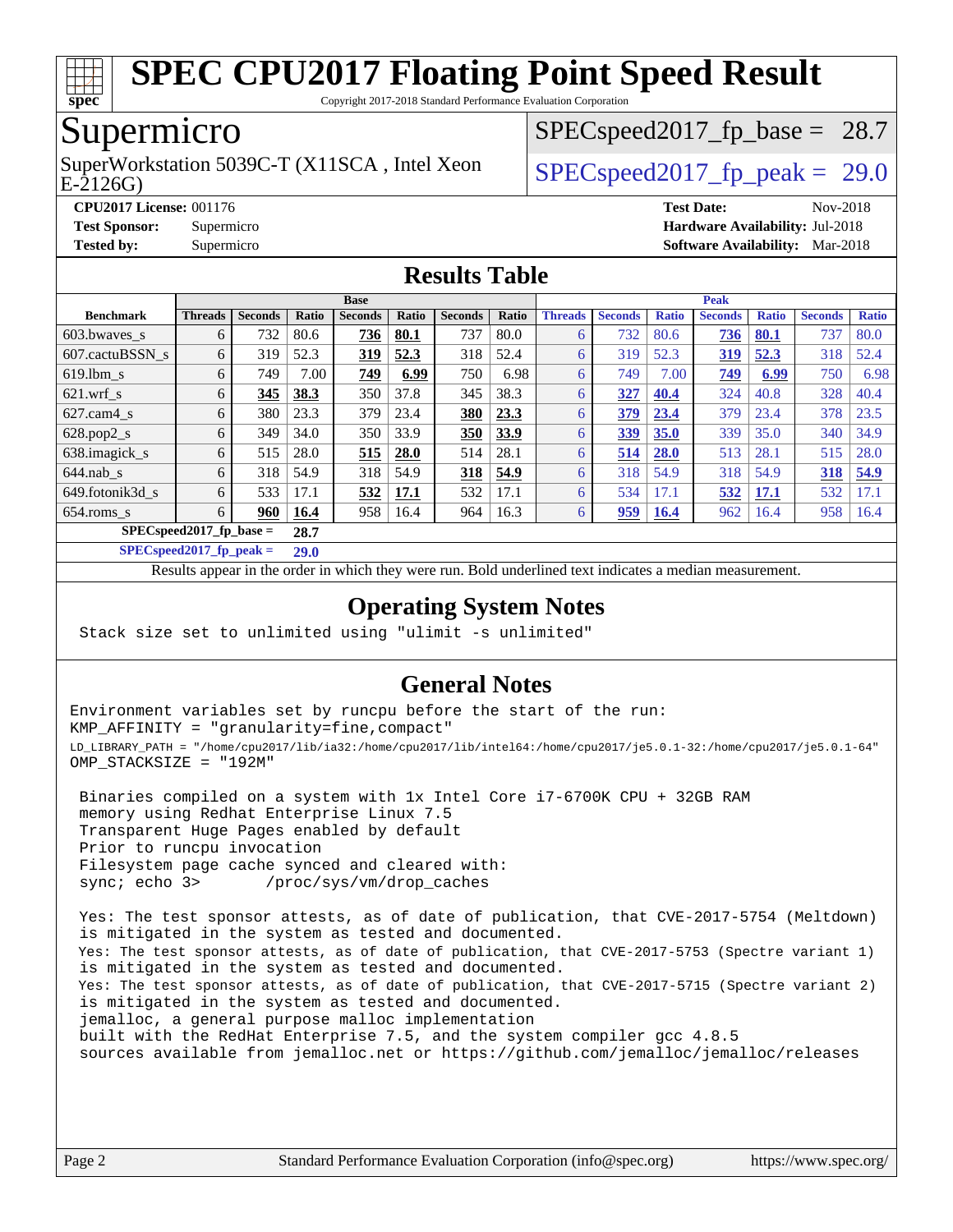

Copyright 2017-2018 Standard Performance Evaluation Corporation

### Supermicro

E-2126G) SuperWorkstation 5039C-T (X11SCA, Intel Xeon  $\big|$  [SPECspeed2017\\_fp\\_peak =](http://www.spec.org/auto/cpu2017/Docs/result-fields.html#SPECspeed2017fppeak) 29.0

 $SPECspeed2017<sub>fp</sub> base = 28.7$ 

**[Tested by:](http://www.spec.org/auto/cpu2017/Docs/result-fields.html#Testedby)** Supermicro **[Software Availability:](http://www.spec.org/auto/cpu2017/Docs/result-fields.html#SoftwareAvailability)** Mar-2018

**[CPU2017 License:](http://www.spec.org/auto/cpu2017/Docs/result-fields.html#CPU2017License)** 001176 **[Test Date:](http://www.spec.org/auto/cpu2017/Docs/result-fields.html#TestDate)** Nov-2018 **[Test Sponsor:](http://www.spec.org/auto/cpu2017/Docs/result-fields.html#TestSponsor)** Supermicro **[Hardware Availability:](http://www.spec.org/auto/cpu2017/Docs/result-fields.html#HardwareAvailability)** Jul-2018

#### **[Platform Notes](http://www.spec.org/auto/cpu2017/Docs/result-fields.html#PlatformNotes)**

Page 3 Standard Performance Evaluation Corporation [\(info@spec.org\)](mailto:info@spec.org) <https://www.spec.org/> Sysinfo program /home/cpu2017/bin/sysinfo Rev: r5974 of 2018-05-19 9bcde8f2999c33d61f64985e45859ea9 running on linux-65nv Sat Nov 24 07:53:50 2018 SUT (System Under Test) info as seen by some common utilities. For more information on this section, see <https://www.spec.org/cpu2017/Docs/config.html#sysinfo> From /proc/cpuinfo model name : Intel(R) Xeon(R) E-2126G CPU @ 3.30GHz 1 "physical id"s (chips) 6 "processors" cores, siblings (Caution: counting these is hw and system dependent. The following excerpts from /proc/cpuinfo might not be reliable. Use with caution.) cpu cores : 6 siblings : 6 physical 0: cores 0 1 2 3 4 5 From lscpu: Architecture: x86\_64 CPU op-mode(s): 32-bit, 64-bit Byte Order: Little Endian  $CPU(s):$  6 On-line CPU(s) list: 0-5 Thread(s) per core: 1 Core(s) per socket: 6 Socket(s): 1 NUMA node(s): 1 Vendor ID: GenuineIntel CPU family: 6 Model: 158<br>Model name: 1158  $Intel(R)$  Xeon(R) E-2126G CPU @ 3.30GHz Stepping: 10 CPU MHz: 4414.970 CPU max MHz: 4500.0000 CPU min MHz: 800.0000 BogoMIPS: 6623.69 Virtualization: VT-x L1d cache: 32K L1i cache: 32K L2 cache: 256K L3 cache: 12288K NUMA node0 CPU(s): 0-5 Flags: fpu vme de pse tsc msr pae mce cx8 apic sep mtrr pge mca cmov pat pse36 clflush dts acpi mmx fxsr sse sse2 ss ht tm pbe syscall nx pdpe1gb rdtscp lm constant\_tsc art arch\_perfmon pebs bts rep\_good nopl xtopology nonstop\_tsc aperfmperf eagerfpu pni pclmulqdq dtes64 monitor ds\_cpl vmx smx est tm2 ssse3 sdbg **(Continued on next page)**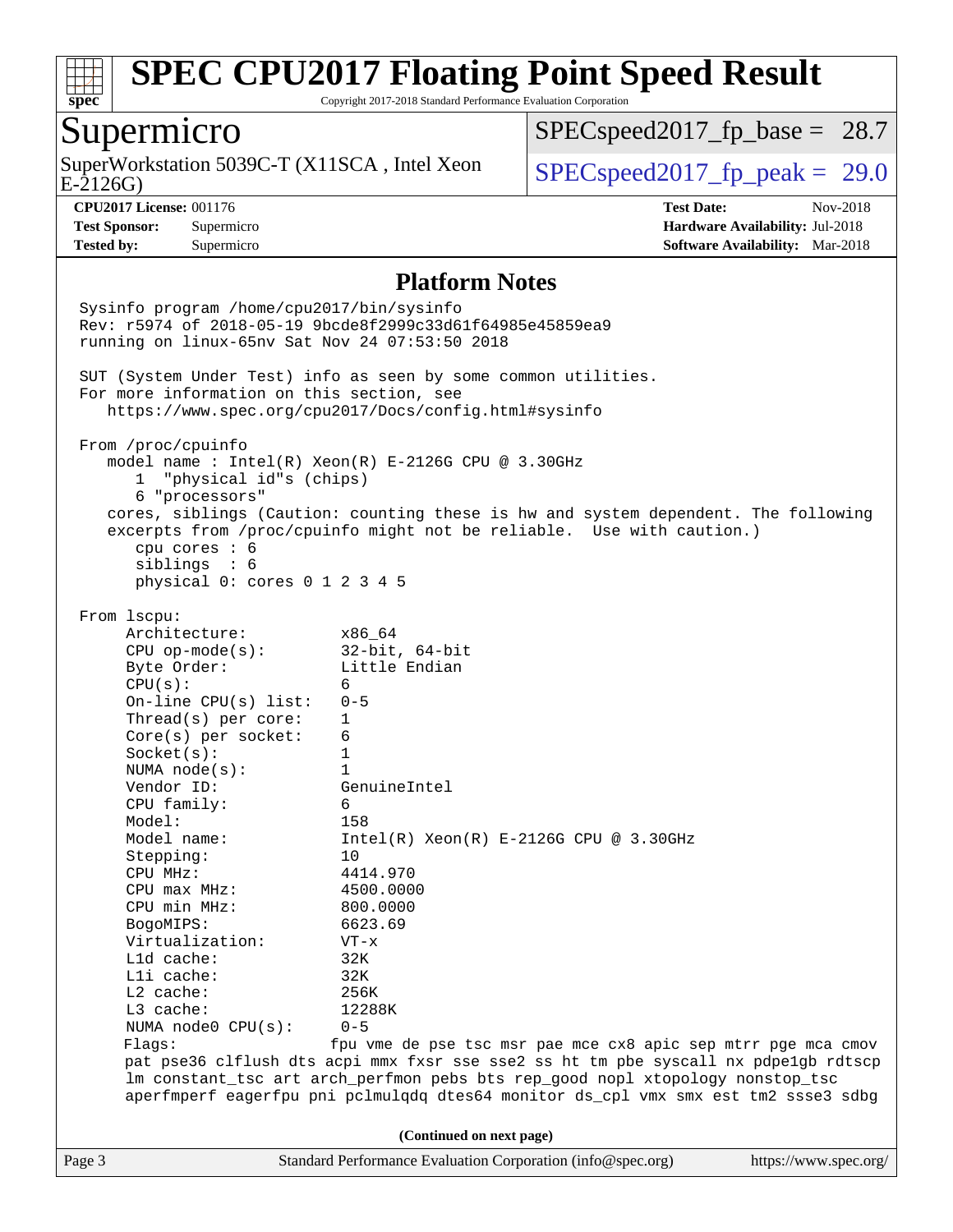

Copyright 2017-2018 Standard Performance Evaluation Corporation

#### Supermicro

E-2126G) SuperWorkstation 5039C-T (X11SCA, Intel Xeon  $\vert$  SPECspeed2017 fp\_peak = 29.0

 $SPECspeed2017<sub>fp</sub> base = 28.7$ 

**[Test Sponsor:](http://www.spec.org/auto/cpu2017/Docs/result-fields.html#TestSponsor)** Supermicro **[Hardware Availability:](http://www.spec.org/auto/cpu2017/Docs/result-fields.html#HardwareAvailability)** Jul-2018 **[Tested by:](http://www.spec.org/auto/cpu2017/Docs/result-fields.html#Testedby)** Supermicro **[Software Availability:](http://www.spec.org/auto/cpu2017/Docs/result-fields.html#SoftwareAvailability)** Mar-2018

**[CPU2017 License:](http://www.spec.org/auto/cpu2017/Docs/result-fields.html#CPU2017License)** 001176 **[Test Date:](http://www.spec.org/auto/cpu2017/Docs/result-fields.html#TestDate)** Nov-2018

#### **[Platform Notes \(Continued\)](http://www.spec.org/auto/cpu2017/Docs/result-fields.html#PlatformNotes)**

 fma cx16 xtpr pdcm pcid sse4\_1 sse4\_2 x2apic movbe popcnt tsc\_deadline\_timer aes xsave avx f16c rdrand lahf\_lm abm 3dnowprefetch ida arat epb invpcid\_single pln pts dtherm hwp hwp\_notify hwp\_act\_window hwp\_epp intel\_pt rsb\_ctxsw spec\_ctrl retpoline kaiser tpr\_shadow vnmi flexpriority ept vpid fsgsbase tsc\_adjust bmi1 hle avx2 smep bmi2 erms invpcid rtm mpx rdseed adx smap clflushopt xsaveopt xsavec xgetbv1 /proc/cpuinfo cache data cache size : 12288 KB From numactl --hardware WARNING: a numactl 'node' might or might not correspond to a physical chip. available: 1 nodes (0) node 0 cpus: 0 1 2 3 4 5 node 0 size: 64283 MB node 0 free: 42375 MB node distances: node 0 0: 10 From /proc/meminfo MemTotal: 65826152 kB HugePages\_Total: 0 Hugepagesize: 2048 kB From /etc/\*release\* /etc/\*version\* SuSE-release: SUSE Linux Enterprise Server 12 (x86\_64) VERSION = 12 PATCHLEVEL = 3 # This file is deprecated and will be removed in a future service pack or release. # Please check /etc/os-release for details about this release. os-release: NAME="SLES" VERSION="12-SP3" VERSION\_ID="12.3" PRETTY\_NAME="SUSE Linux Enterprise Server 12 SP3" ID="sles" ANSI\_COLOR="0;32" CPE\_NAME="cpe:/o:suse:sles:12:sp3" uname -a: Linux linux-65nv 4.4.114-94.11-default #1 SMP Thu Feb 1 19:28:26 UTC 2018 (4309ff9) x86\_64 x86\_64 x86\_64 GNU/Linux Kernel self-reported vulnerability status: CVE-2017-5754 (Meltdown): Mitigation: PTI **(Continued on next page)**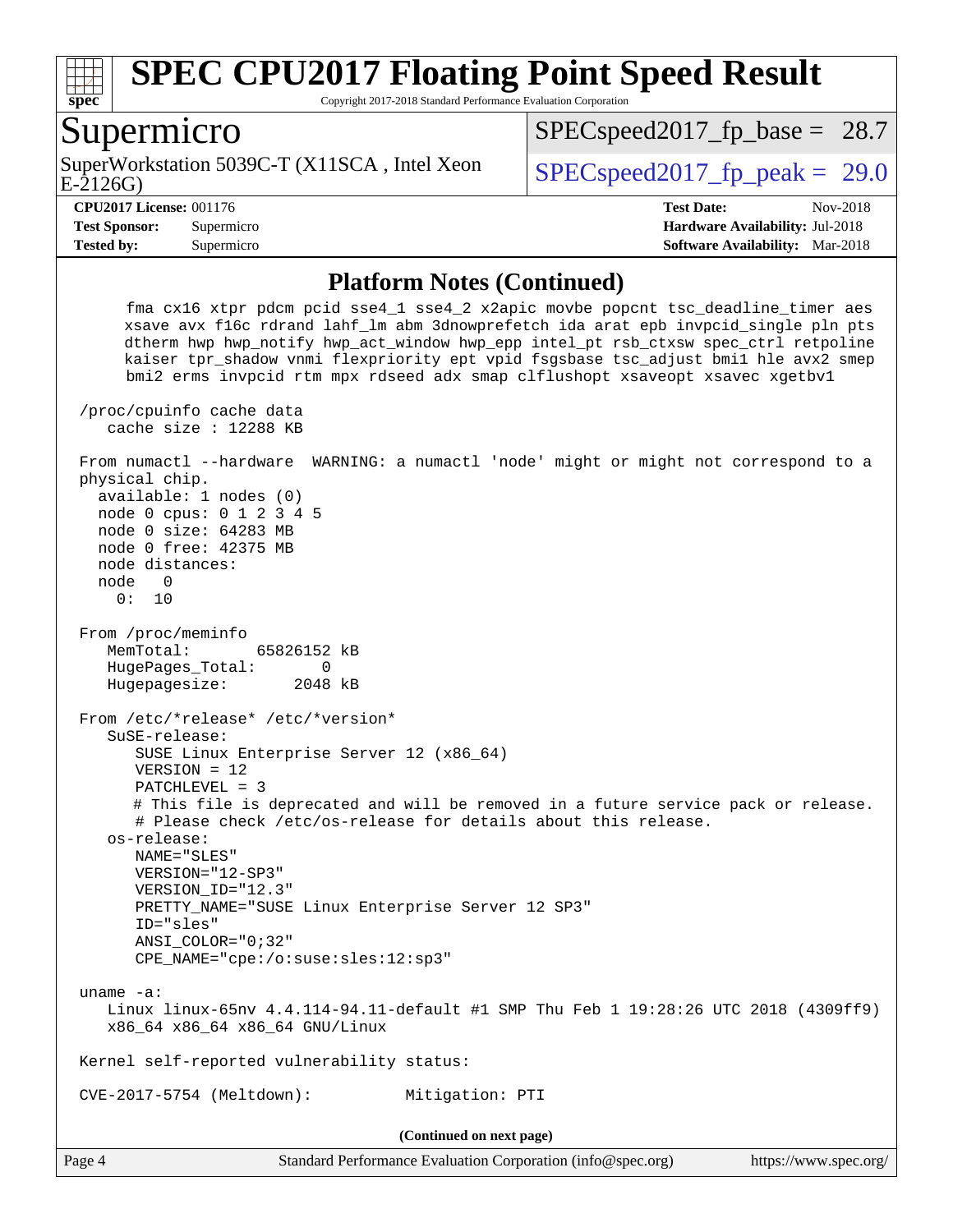

Copyright 2017-2018 Standard Performance Evaluation Corporation

## Supermicro

SuperWorkstation 5039C-T (X11SCA, Intel Xeon<br>E-2126G)

 $SPECspeed2017_fp\_base = 28.7$ 

**[Tested by:](http://www.spec.org/auto/cpu2017/Docs/result-fields.html#Testedby)** Supermicro **[Software Availability:](http://www.spec.org/auto/cpu2017/Docs/result-fields.html#SoftwareAvailability)** Mar-2018

 $SPECspeed2017_fp\_peak = 29.0$ 

**[CPU2017 License:](http://www.spec.org/auto/cpu2017/Docs/result-fields.html#CPU2017License)** 001176 **[Test Date:](http://www.spec.org/auto/cpu2017/Docs/result-fields.html#TestDate)** Nov-2018 **[Test Sponsor:](http://www.spec.org/auto/cpu2017/Docs/result-fields.html#TestSponsor)** Supermicro **[Hardware Availability:](http://www.spec.org/auto/cpu2017/Docs/result-fields.html#HardwareAvailability)** Jul-2018

#### **[Platform Notes \(Continued\)](http://www.spec.org/auto/cpu2017/Docs/result-fields.html#PlatformNotes)**

 CVE-2017-5753 (Spectre variant 1): Mitigation: Barriers CVE-2017-5715 (Spectre variant 2): Mitigation: IBRS+IBPB

run-level 3 Nov 23 11:33

 SPEC is set to: /home/cpu2017 Filesystem Type Size Used Avail Use% Mounted on /dev/sda3 xfs 145G 35G 111G 24% /home

 Additional information from dmidecode follows. WARNING: Use caution when you interpret this section. The 'dmidecode' program reads system data which is "intended to allow hardware to be accurately determined", but the intent may not be met, as there are frequent changes to hardware, firmware, and the "DMTF SMBIOS" standard.

 BIOS American Megatrends Inc. 1.0a 09/27/2018 Memory: 4x Micron 18ADF2G72AZ-2G6H1R 16 GB 2 rank 2667

(End of data from sysinfo program)

#### **[Compiler Version Notes](http://www.spec.org/auto/cpu2017/Docs/result-fields.html#CompilerVersionNotes)**

| 619.1bm_s(base) 638.imagick_s(base, peak) 644.nab_s(base, peak)<br>CC.                                                     |  |
|----------------------------------------------------------------------------------------------------------------------------|--|
| icc (ICC) 18.0.2 20180210<br>Copyright (C) 1985-2018 Intel Corporation. All rights reserved.                               |  |
| $CC$ 619.1bm $s$ (peak)                                                                                                    |  |
| icc (ICC) 18.0.2 20180210<br>Copyright (C) 1985-2018 Intel Corporation. All rights reserved.                               |  |
| FC 607. cactuBSSN s(base, peak)                                                                                            |  |
| icpc (ICC) 18.0.2 20180210<br>Copyright (C) 1985-2018 Intel Corporation. All rights reserved.<br>icc (ICC) 18.0.2 20180210 |  |
| Copyright (C) 1985-2018 Intel Corporation. All rights reserved.<br>ifort (IFORT) 18.0.2 20180210                           |  |
| Copyright (C) 1985-2018 Intel Corporation. All rights reserved.                                                            |  |
|                                                                                                                            |  |

**(Continued on next page)**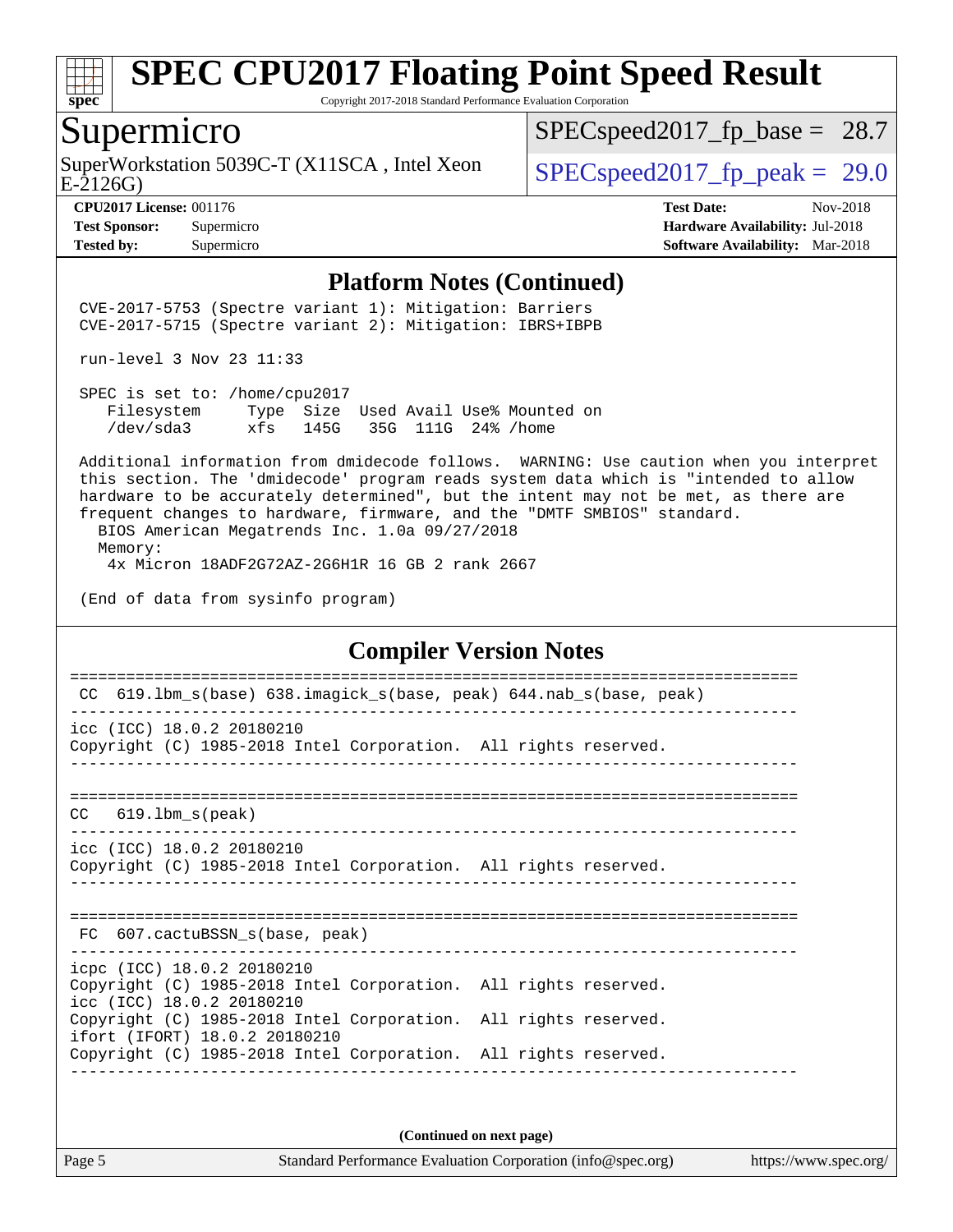

Copyright 2017-2018 Standard Performance Evaluation Corporation

## Supermicro

E-2126G) SuperWorkstation 5039C-T (X11SCA, Intel Xeon  $\big|$  [SPECspeed2017\\_fp\\_peak =](http://www.spec.org/auto/cpu2017/Docs/result-fields.html#SPECspeed2017fppeak) 29.0

[SPECspeed2017\\_fp\\_base =](http://www.spec.org/auto/cpu2017/Docs/result-fields.html#SPECspeed2017fpbase) 28.7

**[CPU2017 License:](http://www.spec.org/auto/cpu2017/Docs/result-fields.html#CPU2017License)** 001176 **[Test Date:](http://www.spec.org/auto/cpu2017/Docs/result-fields.html#TestDate)** Nov-2018 **[Test Sponsor:](http://www.spec.org/auto/cpu2017/Docs/result-fields.html#TestSponsor)** Supermicro **[Hardware Availability:](http://www.spec.org/auto/cpu2017/Docs/result-fields.html#HardwareAvailability)** Jul-2018 **[Tested by:](http://www.spec.org/auto/cpu2017/Docs/result-fields.html#Testedby)** Supermicro **[Software Availability:](http://www.spec.org/auto/cpu2017/Docs/result-fields.html#SoftwareAvailability)** Mar-2018

#### **[Compiler Version Notes \(Continued\)](http://www.spec.org/auto/cpu2017/Docs/result-fields.html#CompilerVersionNotes)**

| 603.bwaves s(base) 649.fotonik3d s(base) 654.roms s(base, peak)<br>FC.                                                                                                                           |
|--------------------------------------------------------------------------------------------------------------------------------------------------------------------------------------------------|
| ifort (IFORT) 18.0.2 20180210<br>Copyright (C) 1985-2018 Intel Corporation. All rights reserved.                                                                                                 |
| $603.bwaves$ s(peak) $649.fotonik3d$ s(peak)<br>FC.                                                                                                                                              |
| ifort (IFORT) 18.0.2 20180210<br>Copyright (C) 1985-2018 Intel Corporation. All rights reserved.                                                                                                 |
| 621.wrf s(base) 627.cam4 s(base, peak) 628.pop2 s(base)<br>CC.                                                                                                                                   |
| ifort (IFORT) 18.0.2 20180210<br>Copyright (C) 1985-2018 Intel Corporation. All rights reserved.<br>icc (ICC) 18.0.2 20180210<br>Copyright (C) 1985-2018 Intel Corporation. All rights reserved. |
| $621.wrf$ s(peak) $628.pop2$ s(peak)<br>CC                                                                                                                                                       |
| ifort (IFORT) 18.0.2 20180210<br>Copyright (C) 1985-2018 Intel Corporation. All rights reserved.<br>icc (ICC) 18.0.2 20180210<br>Copyright (C) 1985-2018 Intel Corporation. All rights reserved. |

### **[Base Compiler Invocation](http://www.spec.org/auto/cpu2017/Docs/result-fields.html#BaseCompilerInvocation)**

[C benchmarks](http://www.spec.org/auto/cpu2017/Docs/result-fields.html#Cbenchmarks): [icc -m64 -std=c11](http://www.spec.org/cpu2017/results/res2018q4/cpu2017-20181127-09967.flags.html#user_CCbase_intel_icc_64bit_c11_33ee0cdaae7deeeab2a9725423ba97205ce30f63b9926c2519791662299b76a0318f32ddfffdc46587804de3178b4f9328c46fa7c2b0cd779d7a61945c91cd35)

[Fortran benchmarks](http://www.spec.org/auto/cpu2017/Docs/result-fields.html#Fortranbenchmarks): [ifort -m64](http://www.spec.org/cpu2017/results/res2018q4/cpu2017-20181127-09967.flags.html#user_FCbase_intel_ifort_64bit_24f2bb282fbaeffd6157abe4f878425411749daecae9a33200eee2bee2fe76f3b89351d69a8130dd5949958ce389cf37ff59a95e7a40d588e8d3a57e0c3fd751)

[Benchmarks using both Fortran and C](http://www.spec.org/auto/cpu2017/Docs/result-fields.html#BenchmarksusingbothFortranandC): [ifort -m64](http://www.spec.org/cpu2017/results/res2018q4/cpu2017-20181127-09967.flags.html#user_CC_FCbase_intel_ifort_64bit_24f2bb282fbaeffd6157abe4f878425411749daecae9a33200eee2bee2fe76f3b89351d69a8130dd5949958ce389cf37ff59a95e7a40d588e8d3a57e0c3fd751) [icc -m64 -std=c11](http://www.spec.org/cpu2017/results/res2018q4/cpu2017-20181127-09967.flags.html#user_CC_FCbase_intel_icc_64bit_c11_33ee0cdaae7deeeab2a9725423ba97205ce30f63b9926c2519791662299b76a0318f32ddfffdc46587804de3178b4f9328c46fa7c2b0cd779d7a61945c91cd35)

[Benchmarks using Fortran, C, and C++:](http://www.spec.org/auto/cpu2017/Docs/result-fields.html#BenchmarksusingFortranCandCXX) [icpc -m64](http://www.spec.org/cpu2017/results/res2018q4/cpu2017-20181127-09967.flags.html#user_CC_CXX_FCbase_intel_icpc_64bit_4ecb2543ae3f1412ef961e0650ca070fec7b7afdcd6ed48761b84423119d1bf6bdf5cad15b44d48e7256388bc77273b966e5eb805aefd121eb22e9299b2ec9d9) [icc -m64 -std=c11](http://www.spec.org/cpu2017/results/res2018q4/cpu2017-20181127-09967.flags.html#user_CC_CXX_FCbase_intel_icc_64bit_c11_33ee0cdaae7deeeab2a9725423ba97205ce30f63b9926c2519791662299b76a0318f32ddfffdc46587804de3178b4f9328c46fa7c2b0cd779d7a61945c91cd35) [ifort -m64](http://www.spec.org/cpu2017/results/res2018q4/cpu2017-20181127-09967.flags.html#user_CC_CXX_FCbase_intel_ifort_64bit_24f2bb282fbaeffd6157abe4f878425411749daecae9a33200eee2bee2fe76f3b89351d69a8130dd5949958ce389cf37ff59a95e7a40d588e8d3a57e0c3fd751)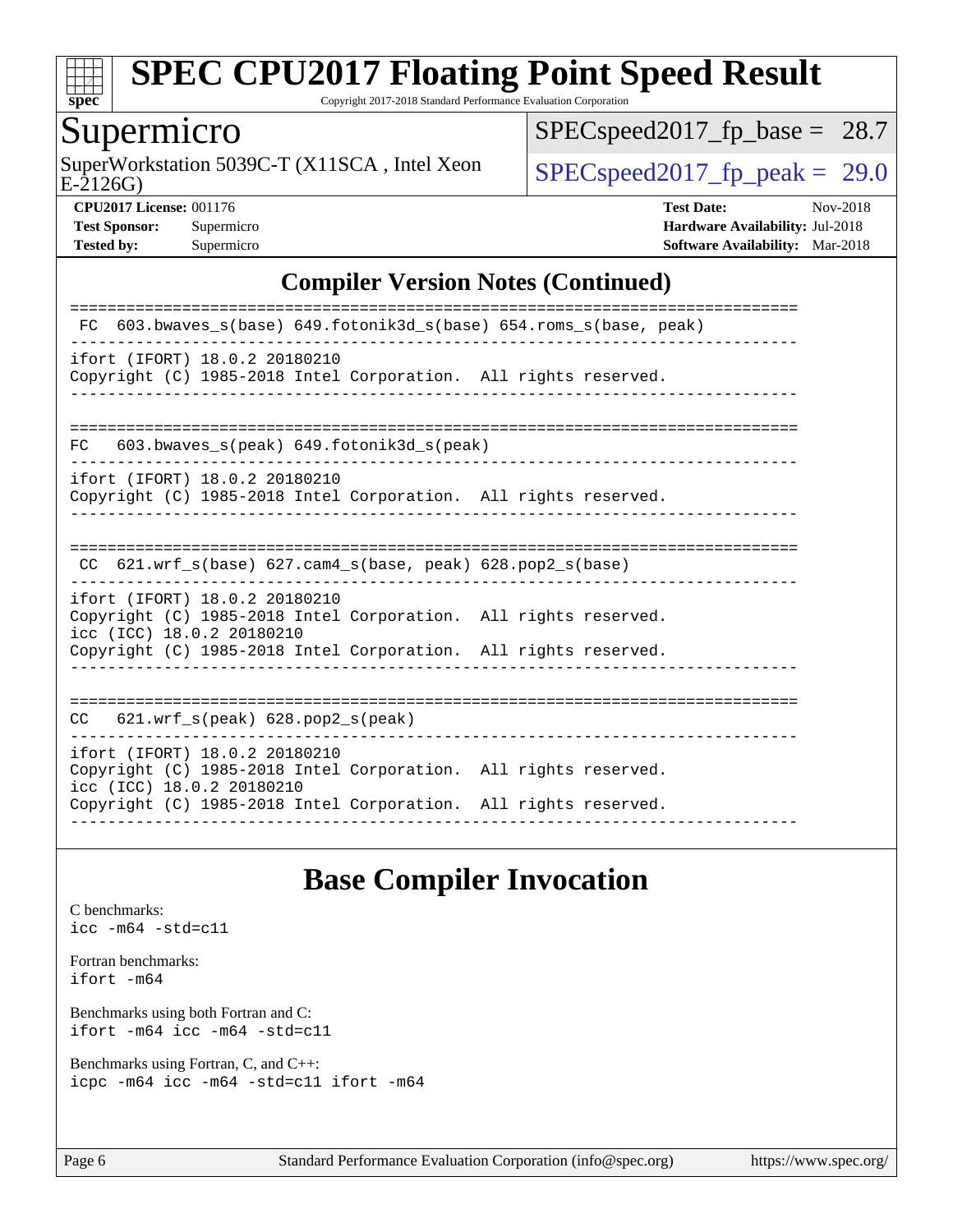

Copyright 2017-2018 Standard Performance Evaluation Corporation

### Supermicro

E-2126G) SuperWorkstation 5039C-T (X11SCA, Intel Xeon  $\vert$  SPECspeed2017 fp\_peak = 29.0

 $SPECspeed2017<sub>fp</sub> base = 28.7$ 

**[CPU2017 License:](http://www.spec.org/auto/cpu2017/Docs/result-fields.html#CPU2017License)** 001176 **[Test Date:](http://www.spec.org/auto/cpu2017/Docs/result-fields.html#TestDate)** Nov-2018 **[Test Sponsor:](http://www.spec.org/auto/cpu2017/Docs/result-fields.html#TestSponsor)** Supermicro **[Hardware Availability:](http://www.spec.org/auto/cpu2017/Docs/result-fields.html#HardwareAvailability)** Jul-2018 **[Tested by:](http://www.spec.org/auto/cpu2017/Docs/result-fields.html#Testedby)** Supermicro **[Software Availability:](http://www.spec.org/auto/cpu2017/Docs/result-fields.html#SoftwareAvailability)** Mar-2018

## **[Base Portability Flags](http://www.spec.org/auto/cpu2017/Docs/result-fields.html#BasePortabilityFlags)**

 603.bwaves\_s: [-DSPEC\\_LP64](http://www.spec.org/cpu2017/results/res2018q4/cpu2017-20181127-09967.flags.html#suite_basePORTABILITY603_bwaves_s_DSPEC_LP64) 607.cactuBSSN\_s: [-DSPEC\\_LP64](http://www.spec.org/cpu2017/results/res2018q4/cpu2017-20181127-09967.flags.html#suite_basePORTABILITY607_cactuBSSN_s_DSPEC_LP64) 619.lbm\_s: [-DSPEC\\_LP64](http://www.spec.org/cpu2017/results/res2018q4/cpu2017-20181127-09967.flags.html#suite_basePORTABILITY619_lbm_s_DSPEC_LP64) 621.wrf\_s: [-DSPEC\\_LP64](http://www.spec.org/cpu2017/results/res2018q4/cpu2017-20181127-09967.flags.html#suite_basePORTABILITY621_wrf_s_DSPEC_LP64) [-DSPEC\\_CASE\\_FLAG](http://www.spec.org/cpu2017/results/res2018q4/cpu2017-20181127-09967.flags.html#b621.wrf_s_baseCPORTABILITY_DSPEC_CASE_FLAG) [-convert big\\_endian](http://www.spec.org/cpu2017/results/res2018q4/cpu2017-20181127-09967.flags.html#user_baseFPORTABILITY621_wrf_s_convert_big_endian_c3194028bc08c63ac5d04de18c48ce6d347e4e562e8892b8bdbdc0214820426deb8554edfa529a3fb25a586e65a3d812c835984020483e7e73212c4d31a38223) 627.cam4\_s: [-DSPEC\\_LP64](http://www.spec.org/cpu2017/results/res2018q4/cpu2017-20181127-09967.flags.html#suite_basePORTABILITY627_cam4_s_DSPEC_LP64) [-DSPEC\\_CASE\\_FLAG](http://www.spec.org/cpu2017/results/res2018q4/cpu2017-20181127-09967.flags.html#b627.cam4_s_baseCPORTABILITY_DSPEC_CASE_FLAG) 628.pop2\_s: [-DSPEC\\_LP64](http://www.spec.org/cpu2017/results/res2018q4/cpu2017-20181127-09967.flags.html#suite_basePORTABILITY628_pop2_s_DSPEC_LP64) [-DSPEC\\_CASE\\_FLAG](http://www.spec.org/cpu2017/results/res2018q4/cpu2017-20181127-09967.flags.html#b628.pop2_s_baseCPORTABILITY_DSPEC_CASE_FLAG) [-convert big\\_endian](http://www.spec.org/cpu2017/results/res2018q4/cpu2017-20181127-09967.flags.html#user_baseFPORTABILITY628_pop2_s_convert_big_endian_c3194028bc08c63ac5d04de18c48ce6d347e4e562e8892b8bdbdc0214820426deb8554edfa529a3fb25a586e65a3d812c835984020483e7e73212c4d31a38223) [-assume byterecl](http://www.spec.org/cpu2017/results/res2018q4/cpu2017-20181127-09967.flags.html#user_baseFPORTABILITY628_pop2_s_assume_byterecl_7e47d18b9513cf18525430bbf0f2177aa9bf368bc7a059c09b2c06a34b53bd3447c950d3f8d6c70e3faf3a05c8557d66a5798b567902e8849adc142926523472) 638.imagick\_s: [-DSPEC\\_LP64](http://www.spec.org/cpu2017/results/res2018q4/cpu2017-20181127-09967.flags.html#suite_basePORTABILITY638_imagick_s_DSPEC_LP64) 644.nab\_s: [-DSPEC\\_LP64](http://www.spec.org/cpu2017/results/res2018q4/cpu2017-20181127-09967.flags.html#suite_basePORTABILITY644_nab_s_DSPEC_LP64) 649.fotonik3d\_s: [-DSPEC\\_LP64](http://www.spec.org/cpu2017/results/res2018q4/cpu2017-20181127-09967.flags.html#suite_basePORTABILITY649_fotonik3d_s_DSPEC_LP64) 654.roms\_s: [-DSPEC\\_LP64](http://www.spec.org/cpu2017/results/res2018q4/cpu2017-20181127-09967.flags.html#suite_basePORTABILITY654_roms_s_DSPEC_LP64)

## **[Base Optimization Flags](http://www.spec.org/auto/cpu2017/Docs/result-fields.html#BaseOptimizationFlags)**

[C benchmarks](http://www.spec.org/auto/cpu2017/Docs/result-fields.html#Cbenchmarks):

[-Wl,-z,muldefs](http://www.spec.org/cpu2017/results/res2018q4/cpu2017-20181127-09967.flags.html#user_CCbase_link_force_multiple1_b4cbdb97b34bdee9ceefcfe54f4c8ea74255f0b02a4b23e853cdb0e18eb4525ac79b5a88067c842dd0ee6996c24547a27a4b99331201badda8798ef8a743f577) [-xCORE-AVX2](http://www.spec.org/cpu2017/results/res2018q4/cpu2017-20181127-09967.flags.html#user_CCbase_f-xCORE-AVX2) [-ipo](http://www.spec.org/cpu2017/results/res2018q4/cpu2017-20181127-09967.flags.html#user_CCbase_f-ipo) [-O3](http://www.spec.org/cpu2017/results/res2018q4/cpu2017-20181127-09967.flags.html#user_CCbase_f-O3) [-no-prec-div](http://www.spec.org/cpu2017/results/res2018q4/cpu2017-20181127-09967.flags.html#user_CCbase_f-no-prec-div) [-qopt-prefetch](http://www.spec.org/cpu2017/results/res2018q4/cpu2017-20181127-09967.flags.html#user_CCbase_f-qopt-prefetch) [-ffinite-math-only](http://www.spec.org/cpu2017/results/res2018q4/cpu2017-20181127-09967.flags.html#user_CCbase_f_finite_math_only_cb91587bd2077682c4b38af759c288ed7c732db004271a9512da14a4f8007909a5f1427ecbf1a0fb78ff2a814402c6114ac565ca162485bbcae155b5e4258871) [-qopt-mem-layout-trans=3](http://www.spec.org/cpu2017/results/res2018q4/cpu2017-20181127-09967.flags.html#user_CCbase_f-qopt-mem-layout-trans_de80db37974c74b1f0e20d883f0b675c88c3b01e9d123adea9b28688d64333345fb62bc4a798493513fdb68f60282f9a726aa07f478b2f7113531aecce732043) [-qopenmp](http://www.spec.org/cpu2017/results/res2018q4/cpu2017-20181127-09967.flags.html#user_CCbase_qopenmp_16be0c44f24f464004c6784a7acb94aca937f053568ce72f94b139a11c7c168634a55f6653758ddd83bcf7b8463e8028bb0b48b77bcddc6b78d5d95bb1df2967) [-DSPEC\\_OPENMP](http://www.spec.org/cpu2017/results/res2018q4/cpu2017-20181127-09967.flags.html#suite_CCbase_DSPEC_OPENMP) [-L/usr/local/je5.0.1-64/lib](http://www.spec.org/cpu2017/results/res2018q4/cpu2017-20181127-09967.flags.html#user_CCbase_jemalloc_link_path64_4b10a636b7bce113509b17f3bd0d6226c5fb2346b9178c2d0232c14f04ab830f976640479e5c33dc2bcbbdad86ecfb6634cbbd4418746f06f368b512fced5394) [-ljemalloc](http://www.spec.org/cpu2017/results/res2018q4/cpu2017-20181127-09967.flags.html#user_CCbase_jemalloc_link_lib_d1249b907c500fa1c0672f44f562e3d0f79738ae9e3c4a9c376d49f265a04b9c99b167ecedbf6711b3085be911c67ff61f150a17b3472be731631ba4d0471706)

[Fortran benchmarks](http://www.spec.org/auto/cpu2017/Docs/result-fields.html#Fortranbenchmarks):

[-Wl,-z,muldefs](http://www.spec.org/cpu2017/results/res2018q4/cpu2017-20181127-09967.flags.html#user_FCbase_link_force_multiple1_b4cbdb97b34bdee9ceefcfe54f4c8ea74255f0b02a4b23e853cdb0e18eb4525ac79b5a88067c842dd0ee6996c24547a27a4b99331201badda8798ef8a743f577) [-DSPEC\\_OPENMP](http://www.spec.org/cpu2017/results/res2018q4/cpu2017-20181127-09967.flags.html#suite_FCbase_DSPEC_OPENMP) [-xCORE-AVX2](http://www.spec.org/cpu2017/results/res2018q4/cpu2017-20181127-09967.flags.html#user_FCbase_f-xCORE-AVX2) [-ipo](http://www.spec.org/cpu2017/results/res2018q4/cpu2017-20181127-09967.flags.html#user_FCbase_f-ipo) [-O3](http://www.spec.org/cpu2017/results/res2018q4/cpu2017-20181127-09967.flags.html#user_FCbase_f-O3) [-no-prec-div](http://www.spec.org/cpu2017/results/res2018q4/cpu2017-20181127-09967.flags.html#user_FCbase_f-no-prec-div) [-qopt-prefetch](http://www.spec.org/cpu2017/results/res2018q4/cpu2017-20181127-09967.flags.html#user_FCbase_f-qopt-prefetch) [-ffinite-math-only](http://www.spec.org/cpu2017/results/res2018q4/cpu2017-20181127-09967.flags.html#user_FCbase_f_finite_math_only_cb91587bd2077682c4b38af759c288ed7c732db004271a9512da14a4f8007909a5f1427ecbf1a0fb78ff2a814402c6114ac565ca162485bbcae155b5e4258871) [-qopt-mem-layout-trans=3](http://www.spec.org/cpu2017/results/res2018q4/cpu2017-20181127-09967.flags.html#user_FCbase_f-qopt-mem-layout-trans_de80db37974c74b1f0e20d883f0b675c88c3b01e9d123adea9b28688d64333345fb62bc4a798493513fdb68f60282f9a726aa07f478b2f7113531aecce732043) [-qopenmp](http://www.spec.org/cpu2017/results/res2018q4/cpu2017-20181127-09967.flags.html#user_FCbase_qopenmp_16be0c44f24f464004c6784a7acb94aca937f053568ce72f94b139a11c7c168634a55f6653758ddd83bcf7b8463e8028bb0b48b77bcddc6b78d5d95bb1df2967) [-nostandard-realloc-lhs](http://www.spec.org/cpu2017/results/res2018q4/cpu2017-20181127-09967.flags.html#user_FCbase_f_2003_std_realloc_82b4557e90729c0f113870c07e44d33d6f5a304b4f63d4c15d2d0f1fab99f5daaed73bdb9275d9ae411527f28b936061aa8b9c8f2d63842963b95c9dd6426b8a) [-L/usr/local/je5.0.1-64/lib](http://www.spec.org/cpu2017/results/res2018q4/cpu2017-20181127-09967.flags.html#user_FCbase_jemalloc_link_path64_4b10a636b7bce113509b17f3bd0d6226c5fb2346b9178c2d0232c14f04ab830f976640479e5c33dc2bcbbdad86ecfb6634cbbd4418746f06f368b512fced5394) [-ljemalloc](http://www.spec.org/cpu2017/results/res2018q4/cpu2017-20181127-09967.flags.html#user_FCbase_jemalloc_link_lib_d1249b907c500fa1c0672f44f562e3d0f79738ae9e3c4a9c376d49f265a04b9c99b167ecedbf6711b3085be911c67ff61f150a17b3472be731631ba4d0471706)

[Benchmarks using both Fortran and C](http://www.spec.org/auto/cpu2017/Docs/result-fields.html#BenchmarksusingbothFortranandC):

[-Wl,-z,muldefs](http://www.spec.org/cpu2017/results/res2018q4/cpu2017-20181127-09967.flags.html#user_CC_FCbase_link_force_multiple1_b4cbdb97b34bdee9ceefcfe54f4c8ea74255f0b02a4b23e853cdb0e18eb4525ac79b5a88067c842dd0ee6996c24547a27a4b99331201badda8798ef8a743f577) [-xCORE-AVX2](http://www.spec.org/cpu2017/results/res2018q4/cpu2017-20181127-09967.flags.html#user_CC_FCbase_f-xCORE-AVX2) [-ipo](http://www.spec.org/cpu2017/results/res2018q4/cpu2017-20181127-09967.flags.html#user_CC_FCbase_f-ipo) [-O3](http://www.spec.org/cpu2017/results/res2018q4/cpu2017-20181127-09967.flags.html#user_CC_FCbase_f-O3) [-no-prec-div](http://www.spec.org/cpu2017/results/res2018q4/cpu2017-20181127-09967.flags.html#user_CC_FCbase_f-no-prec-div) [-qopt-prefetch](http://www.spec.org/cpu2017/results/res2018q4/cpu2017-20181127-09967.flags.html#user_CC_FCbase_f-qopt-prefetch) [-ffinite-math-only](http://www.spec.org/cpu2017/results/res2018q4/cpu2017-20181127-09967.flags.html#user_CC_FCbase_f_finite_math_only_cb91587bd2077682c4b38af759c288ed7c732db004271a9512da14a4f8007909a5f1427ecbf1a0fb78ff2a814402c6114ac565ca162485bbcae155b5e4258871) [-qopt-mem-layout-trans=3](http://www.spec.org/cpu2017/results/res2018q4/cpu2017-20181127-09967.flags.html#user_CC_FCbase_f-qopt-mem-layout-trans_de80db37974c74b1f0e20d883f0b675c88c3b01e9d123adea9b28688d64333345fb62bc4a798493513fdb68f60282f9a726aa07f478b2f7113531aecce732043) [-qopenmp](http://www.spec.org/cpu2017/results/res2018q4/cpu2017-20181127-09967.flags.html#user_CC_FCbase_qopenmp_16be0c44f24f464004c6784a7acb94aca937f053568ce72f94b139a11c7c168634a55f6653758ddd83bcf7b8463e8028bb0b48b77bcddc6b78d5d95bb1df2967) [-DSPEC\\_OPENMP](http://www.spec.org/cpu2017/results/res2018q4/cpu2017-20181127-09967.flags.html#suite_CC_FCbase_DSPEC_OPENMP) [-nostandard-realloc-lhs](http://www.spec.org/cpu2017/results/res2018q4/cpu2017-20181127-09967.flags.html#user_CC_FCbase_f_2003_std_realloc_82b4557e90729c0f113870c07e44d33d6f5a304b4f63d4c15d2d0f1fab99f5daaed73bdb9275d9ae411527f28b936061aa8b9c8f2d63842963b95c9dd6426b8a) [-L/usr/local/je5.0.1-64/lib](http://www.spec.org/cpu2017/results/res2018q4/cpu2017-20181127-09967.flags.html#user_CC_FCbase_jemalloc_link_path64_4b10a636b7bce113509b17f3bd0d6226c5fb2346b9178c2d0232c14f04ab830f976640479e5c33dc2bcbbdad86ecfb6634cbbd4418746f06f368b512fced5394) [-ljemalloc](http://www.spec.org/cpu2017/results/res2018q4/cpu2017-20181127-09967.flags.html#user_CC_FCbase_jemalloc_link_lib_d1249b907c500fa1c0672f44f562e3d0f79738ae9e3c4a9c376d49f265a04b9c99b167ecedbf6711b3085be911c67ff61f150a17b3472be731631ba4d0471706)

#### [Benchmarks using Fortran, C, and C++:](http://www.spec.org/auto/cpu2017/Docs/result-fields.html#BenchmarksusingFortranCandCXX)

[-Wl,-z,muldefs](http://www.spec.org/cpu2017/results/res2018q4/cpu2017-20181127-09967.flags.html#user_CC_CXX_FCbase_link_force_multiple1_b4cbdb97b34bdee9ceefcfe54f4c8ea74255f0b02a4b23e853cdb0e18eb4525ac79b5a88067c842dd0ee6996c24547a27a4b99331201badda8798ef8a743f577) [-xCORE-AVX2](http://www.spec.org/cpu2017/results/res2018q4/cpu2017-20181127-09967.flags.html#user_CC_CXX_FCbase_f-xCORE-AVX2) [-ipo](http://www.spec.org/cpu2017/results/res2018q4/cpu2017-20181127-09967.flags.html#user_CC_CXX_FCbase_f-ipo) [-O3](http://www.spec.org/cpu2017/results/res2018q4/cpu2017-20181127-09967.flags.html#user_CC_CXX_FCbase_f-O3) [-no-prec-div](http://www.spec.org/cpu2017/results/res2018q4/cpu2017-20181127-09967.flags.html#user_CC_CXX_FCbase_f-no-prec-div) [-qopt-prefetch](http://www.spec.org/cpu2017/results/res2018q4/cpu2017-20181127-09967.flags.html#user_CC_CXX_FCbase_f-qopt-prefetch) [-ffinite-math-only](http://www.spec.org/cpu2017/results/res2018q4/cpu2017-20181127-09967.flags.html#user_CC_CXX_FCbase_f_finite_math_only_cb91587bd2077682c4b38af759c288ed7c732db004271a9512da14a4f8007909a5f1427ecbf1a0fb78ff2a814402c6114ac565ca162485bbcae155b5e4258871) [-qopt-mem-layout-trans=3](http://www.spec.org/cpu2017/results/res2018q4/cpu2017-20181127-09967.flags.html#user_CC_CXX_FCbase_f-qopt-mem-layout-trans_de80db37974c74b1f0e20d883f0b675c88c3b01e9d123adea9b28688d64333345fb62bc4a798493513fdb68f60282f9a726aa07f478b2f7113531aecce732043) [-qopenmp](http://www.spec.org/cpu2017/results/res2018q4/cpu2017-20181127-09967.flags.html#user_CC_CXX_FCbase_qopenmp_16be0c44f24f464004c6784a7acb94aca937f053568ce72f94b139a11c7c168634a55f6653758ddd83bcf7b8463e8028bb0b48b77bcddc6b78d5d95bb1df2967) [-DSPEC\\_OPENMP](http://www.spec.org/cpu2017/results/res2018q4/cpu2017-20181127-09967.flags.html#suite_CC_CXX_FCbase_DSPEC_OPENMP) [-nostandard-realloc-lhs](http://www.spec.org/cpu2017/results/res2018q4/cpu2017-20181127-09967.flags.html#user_CC_CXX_FCbase_f_2003_std_realloc_82b4557e90729c0f113870c07e44d33d6f5a304b4f63d4c15d2d0f1fab99f5daaed73bdb9275d9ae411527f28b936061aa8b9c8f2d63842963b95c9dd6426b8a) [-L/usr/local/je5.0.1-64/lib](http://www.spec.org/cpu2017/results/res2018q4/cpu2017-20181127-09967.flags.html#user_CC_CXX_FCbase_jemalloc_link_path64_4b10a636b7bce113509b17f3bd0d6226c5fb2346b9178c2d0232c14f04ab830f976640479e5c33dc2bcbbdad86ecfb6634cbbd4418746f06f368b512fced5394) [-ljemalloc](http://www.spec.org/cpu2017/results/res2018q4/cpu2017-20181127-09967.flags.html#user_CC_CXX_FCbase_jemalloc_link_lib_d1249b907c500fa1c0672f44f562e3d0f79738ae9e3c4a9c376d49f265a04b9c99b167ecedbf6711b3085be911c67ff61f150a17b3472be731631ba4d0471706)

## **[Peak Compiler Invocation](http://www.spec.org/auto/cpu2017/Docs/result-fields.html#PeakCompilerInvocation)**

[C benchmarks](http://www.spec.org/auto/cpu2017/Docs/result-fields.html#Cbenchmarks): [icc -m64 -std=c11](http://www.spec.org/cpu2017/results/res2018q4/cpu2017-20181127-09967.flags.html#user_CCpeak_intel_icc_64bit_c11_33ee0cdaae7deeeab2a9725423ba97205ce30f63b9926c2519791662299b76a0318f32ddfffdc46587804de3178b4f9328c46fa7c2b0cd779d7a61945c91cd35)

[Fortran benchmarks](http://www.spec.org/auto/cpu2017/Docs/result-fields.html#Fortranbenchmarks): [ifort -m64](http://www.spec.org/cpu2017/results/res2018q4/cpu2017-20181127-09967.flags.html#user_FCpeak_intel_ifort_64bit_24f2bb282fbaeffd6157abe4f878425411749daecae9a33200eee2bee2fe76f3b89351d69a8130dd5949958ce389cf37ff59a95e7a40d588e8d3a57e0c3fd751)

**(Continued on next page)**

Page 7 Standard Performance Evaluation Corporation [\(info@spec.org\)](mailto:info@spec.org) <https://www.spec.org/>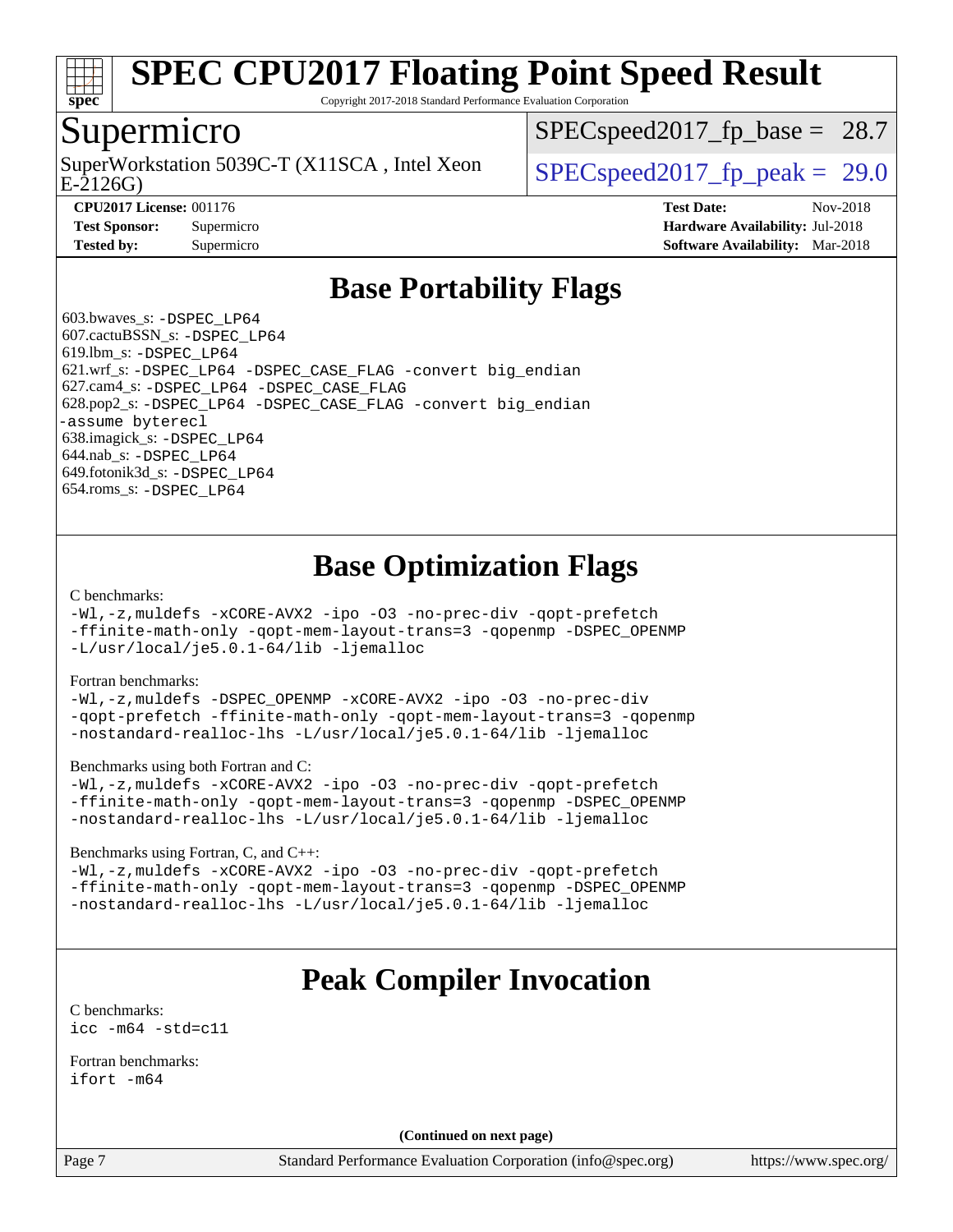

Copyright 2017-2018 Standard Performance Evaluation Corporation

### Supermicro

E-2126G) SuperWorkstation 5039C-T (X11SCA, Intel Xeon  $\vert$  SPECspeed2017 fp\_peak = 29.0

[SPECspeed2017\\_fp\\_base =](http://www.spec.org/auto/cpu2017/Docs/result-fields.html#SPECspeed2017fpbase)  $28.7$ 

**[CPU2017 License:](http://www.spec.org/auto/cpu2017/Docs/result-fields.html#CPU2017License)** 001176 **[Test Date:](http://www.spec.org/auto/cpu2017/Docs/result-fields.html#TestDate)** Nov-2018 **[Test Sponsor:](http://www.spec.org/auto/cpu2017/Docs/result-fields.html#TestSponsor)** Supermicro **[Hardware Availability:](http://www.spec.org/auto/cpu2017/Docs/result-fields.html#HardwareAvailability)** Jul-2018 **[Tested by:](http://www.spec.org/auto/cpu2017/Docs/result-fields.html#Testedby)** Supermicro **[Software Availability:](http://www.spec.org/auto/cpu2017/Docs/result-fields.html#SoftwareAvailability)** Mar-2018

# **[Peak Compiler Invocation \(Continued\)](http://www.spec.org/auto/cpu2017/Docs/result-fields.html#PeakCompilerInvocation)**

[Benchmarks using both Fortran and C](http://www.spec.org/auto/cpu2017/Docs/result-fields.html#BenchmarksusingbothFortranandC): [ifort -m64](http://www.spec.org/cpu2017/results/res2018q4/cpu2017-20181127-09967.flags.html#user_CC_FCpeak_intel_ifort_64bit_24f2bb282fbaeffd6157abe4f878425411749daecae9a33200eee2bee2fe76f3b89351d69a8130dd5949958ce389cf37ff59a95e7a40d588e8d3a57e0c3fd751) [icc -m64 -std=c11](http://www.spec.org/cpu2017/results/res2018q4/cpu2017-20181127-09967.flags.html#user_CC_FCpeak_intel_icc_64bit_c11_33ee0cdaae7deeeab2a9725423ba97205ce30f63b9926c2519791662299b76a0318f32ddfffdc46587804de3178b4f9328c46fa7c2b0cd779d7a61945c91cd35)

[Benchmarks using Fortran, C, and C++:](http://www.spec.org/auto/cpu2017/Docs/result-fields.html#BenchmarksusingFortranCandCXX) [icpc -m64](http://www.spec.org/cpu2017/results/res2018q4/cpu2017-20181127-09967.flags.html#user_CC_CXX_FCpeak_intel_icpc_64bit_4ecb2543ae3f1412ef961e0650ca070fec7b7afdcd6ed48761b84423119d1bf6bdf5cad15b44d48e7256388bc77273b966e5eb805aefd121eb22e9299b2ec9d9) [icc -m64 -std=c11](http://www.spec.org/cpu2017/results/res2018q4/cpu2017-20181127-09967.flags.html#user_CC_CXX_FCpeak_intel_icc_64bit_c11_33ee0cdaae7deeeab2a9725423ba97205ce30f63b9926c2519791662299b76a0318f32ddfffdc46587804de3178b4f9328c46fa7c2b0cd779d7a61945c91cd35) [ifort -m64](http://www.spec.org/cpu2017/results/res2018q4/cpu2017-20181127-09967.flags.html#user_CC_CXX_FCpeak_intel_ifort_64bit_24f2bb282fbaeffd6157abe4f878425411749daecae9a33200eee2bee2fe76f3b89351d69a8130dd5949958ce389cf37ff59a95e7a40d588e8d3a57e0c3fd751)

**[Peak Portability Flags](http://www.spec.org/auto/cpu2017/Docs/result-fields.html#PeakPortabilityFlags)**

Same as Base Portability Flags

## **[Peak Optimization Flags](http://www.spec.org/auto/cpu2017/Docs/result-fields.html#PeakOptimizationFlags)**

[C benchmarks](http://www.spec.org/auto/cpu2017/Docs/result-fields.html#Cbenchmarks):

619.lbm\_s: basepeak = yes

 638.imagick\_s: [-xCORE-AVX2](http://www.spec.org/cpu2017/results/res2018q4/cpu2017-20181127-09967.flags.html#user_peakCOPTIMIZE638_imagick_s_f-xCORE-AVX2) [-ipo](http://www.spec.org/cpu2017/results/res2018q4/cpu2017-20181127-09967.flags.html#user_peakCOPTIMIZE638_imagick_s_f-ipo) [-O3](http://www.spec.org/cpu2017/results/res2018q4/cpu2017-20181127-09967.flags.html#user_peakCOPTIMIZE638_imagick_s_f-O3) [-no-prec-div](http://www.spec.org/cpu2017/results/res2018q4/cpu2017-20181127-09967.flags.html#user_peakCOPTIMIZE638_imagick_s_f-no-prec-div) [-qopt-prefetch](http://www.spec.org/cpu2017/results/res2018q4/cpu2017-20181127-09967.flags.html#user_peakCOPTIMIZE638_imagick_s_f-qopt-prefetch) [-ffinite-math-only](http://www.spec.org/cpu2017/results/res2018q4/cpu2017-20181127-09967.flags.html#user_peakCOPTIMIZE638_imagick_s_f_finite_math_only_cb91587bd2077682c4b38af759c288ed7c732db004271a9512da14a4f8007909a5f1427ecbf1a0fb78ff2a814402c6114ac565ca162485bbcae155b5e4258871) [-qopt-mem-layout-trans=3](http://www.spec.org/cpu2017/results/res2018q4/cpu2017-20181127-09967.flags.html#user_peakCOPTIMIZE638_imagick_s_f-qopt-mem-layout-trans_de80db37974c74b1f0e20d883f0b675c88c3b01e9d123adea9b28688d64333345fb62bc4a798493513fdb68f60282f9a726aa07f478b2f7113531aecce732043) [-qopenmp](http://www.spec.org/cpu2017/results/res2018q4/cpu2017-20181127-09967.flags.html#user_peakCOPTIMIZE638_imagick_s_qopenmp_16be0c44f24f464004c6784a7acb94aca937f053568ce72f94b139a11c7c168634a55f6653758ddd83bcf7b8463e8028bb0b48b77bcddc6b78d5d95bb1df2967) [-DSPEC\\_OPENMP](http://www.spec.org/cpu2017/results/res2018q4/cpu2017-20181127-09967.flags.html#suite_peakCOPTIMIZE638_imagick_s_DSPEC_OPENMP)

644.nab\_s: basepeak = yes

[Fortran benchmarks](http://www.spec.org/auto/cpu2017/Docs/result-fields.html#Fortranbenchmarks):

 $603.bwaves$  s: basepeak = yes

 649.fotonik3d\_s: [-prof-gen](http://www.spec.org/cpu2017/results/res2018q4/cpu2017-20181127-09967.flags.html#user_peakPASS1_FFLAGSPASS1_LDFLAGS649_fotonik3d_s_prof_gen_5aa4926d6013ddb2a31985c654b3eb18169fc0c6952a63635c234f711e6e63dd76e94ad52365559451ec499a2cdb89e4dc58ba4c67ef54ca681ffbe1461d6b36)(pass 1) [-prof-use](http://www.spec.org/cpu2017/results/res2018q4/cpu2017-20181127-09967.flags.html#user_peakPASS2_FFLAGSPASS2_LDFLAGS649_fotonik3d_s_prof_use_1a21ceae95f36a2b53c25747139a6c16ca95bd9def2a207b4f0849963b97e94f5260e30a0c64f4bb623698870e679ca08317ef8150905d41bd88c6f78df73f19)(pass 2) [-DSPEC\\_SUPPRESS\\_OPENMP](http://www.spec.org/cpu2017/results/res2018q4/cpu2017-20181127-09967.flags.html#suite_peakPASS1_FOPTIMIZE649_fotonik3d_s_DSPEC_SUPPRESS_OPENMP) [-DSPEC\\_OPENMP](http://www.spec.org/cpu2017/results/res2018q4/cpu2017-20181127-09967.flags.html#suite_peakPASS2_FOPTIMIZE649_fotonik3d_s_DSPEC_OPENMP) [-O2](http://www.spec.org/cpu2017/results/res2018q4/cpu2017-20181127-09967.flags.html#user_peakPASS1_FOPTIMIZE649_fotonik3d_s_f-O2) [-xCORE-AVX2](http://www.spec.org/cpu2017/results/res2018q4/cpu2017-20181127-09967.flags.html#user_peakPASS2_FOPTIMIZE649_fotonik3d_s_f-xCORE-AVX2) [-qopt-prefetch](http://www.spec.org/cpu2017/results/res2018q4/cpu2017-20181127-09967.flags.html#user_peakPASS1_FOPTIMIZEPASS2_FOPTIMIZE649_fotonik3d_s_f-qopt-prefetch) [-ipo](http://www.spec.org/cpu2017/results/res2018q4/cpu2017-20181127-09967.flags.html#user_peakPASS2_FOPTIMIZE649_fotonik3d_s_f-ipo) [-O3](http://www.spec.org/cpu2017/results/res2018q4/cpu2017-20181127-09967.flags.html#user_peakPASS2_FOPTIMIZE649_fotonik3d_s_f-O3) [-ffinite-math-only](http://www.spec.org/cpu2017/results/res2018q4/cpu2017-20181127-09967.flags.html#user_peakPASS1_FOPTIMIZEPASS2_FOPTIMIZE649_fotonik3d_s_f_finite_math_only_cb91587bd2077682c4b38af759c288ed7c732db004271a9512da14a4f8007909a5f1427ecbf1a0fb78ff2a814402c6114ac565ca162485bbcae155b5e4258871) [-no-prec-div](http://www.spec.org/cpu2017/results/res2018q4/cpu2017-20181127-09967.flags.html#user_peakPASS2_FOPTIMIZE649_fotonik3d_s_f-no-prec-div) [-qopt-mem-layout-trans=3](http://www.spec.org/cpu2017/results/res2018q4/cpu2017-20181127-09967.flags.html#user_peakPASS1_FOPTIMIZEPASS2_FOPTIMIZE649_fotonik3d_s_f-qopt-mem-layout-trans_de80db37974c74b1f0e20d883f0b675c88c3b01e9d123adea9b28688d64333345fb62bc4a798493513fdb68f60282f9a726aa07f478b2f7113531aecce732043) [-qopenmp](http://www.spec.org/cpu2017/results/res2018q4/cpu2017-20181127-09967.flags.html#user_peakPASS2_FOPTIMIZE649_fotonik3d_s_qopenmp_16be0c44f24f464004c6784a7acb94aca937f053568ce72f94b139a11c7c168634a55f6653758ddd83bcf7b8463e8028bb0b48b77bcddc6b78d5d95bb1df2967) [-nostandard-realloc-lhs](http://www.spec.org/cpu2017/results/res2018q4/cpu2017-20181127-09967.flags.html#user_peakEXTRA_FOPTIMIZE649_fotonik3d_s_f_2003_std_realloc_82b4557e90729c0f113870c07e44d33d6f5a304b4f63d4c15d2d0f1fab99f5daaed73bdb9275d9ae411527f28b936061aa8b9c8f2d63842963b95c9dd6426b8a)

 654.roms\_s: [-DSPEC\\_OPENMP](http://www.spec.org/cpu2017/results/res2018q4/cpu2017-20181127-09967.flags.html#suite_peakFOPTIMIZE654_roms_s_DSPEC_OPENMP) [-xCORE-AVX2](http://www.spec.org/cpu2017/results/res2018q4/cpu2017-20181127-09967.flags.html#user_peakFOPTIMIZE654_roms_s_f-xCORE-AVX2) [-ipo](http://www.spec.org/cpu2017/results/res2018q4/cpu2017-20181127-09967.flags.html#user_peakFOPTIMIZE654_roms_s_f-ipo) [-O3](http://www.spec.org/cpu2017/results/res2018q4/cpu2017-20181127-09967.flags.html#user_peakFOPTIMIZE654_roms_s_f-O3) [-no-prec-div](http://www.spec.org/cpu2017/results/res2018q4/cpu2017-20181127-09967.flags.html#user_peakFOPTIMIZE654_roms_s_f-no-prec-div) [-qopt-prefetch](http://www.spec.org/cpu2017/results/res2018q4/cpu2017-20181127-09967.flags.html#user_peakFOPTIMIZE654_roms_s_f-qopt-prefetch) [-ffinite-math-only](http://www.spec.org/cpu2017/results/res2018q4/cpu2017-20181127-09967.flags.html#user_peakFOPTIMIZE654_roms_s_f_finite_math_only_cb91587bd2077682c4b38af759c288ed7c732db004271a9512da14a4f8007909a5f1427ecbf1a0fb78ff2a814402c6114ac565ca162485bbcae155b5e4258871) [-qopt-mem-layout-trans=3](http://www.spec.org/cpu2017/results/res2018q4/cpu2017-20181127-09967.flags.html#user_peakFOPTIMIZE654_roms_s_f-qopt-mem-layout-trans_de80db37974c74b1f0e20d883f0b675c88c3b01e9d123adea9b28688d64333345fb62bc4a798493513fdb68f60282f9a726aa07f478b2f7113531aecce732043) [-qopenmp](http://www.spec.org/cpu2017/results/res2018q4/cpu2017-20181127-09967.flags.html#user_peakFOPTIMIZE654_roms_s_qopenmp_16be0c44f24f464004c6784a7acb94aca937f053568ce72f94b139a11c7c168634a55f6653758ddd83bcf7b8463e8028bb0b48b77bcddc6b78d5d95bb1df2967) [-nostandard-realloc-lhs](http://www.spec.org/cpu2017/results/res2018q4/cpu2017-20181127-09967.flags.html#user_peakEXTRA_FOPTIMIZE654_roms_s_f_2003_std_realloc_82b4557e90729c0f113870c07e44d33d6f5a304b4f63d4c15d2d0f1fab99f5daaed73bdb9275d9ae411527f28b936061aa8b9c8f2d63842963b95c9dd6426b8a)

[Benchmarks using both Fortran and C](http://www.spec.org/auto/cpu2017/Docs/result-fields.html#BenchmarksusingbothFortranandC):

```
 621.wrf_s: -prof-gen(pass 1) -prof-use(pass 2) -O2 -xCORE-AVX2
-qopt-prefetch -ipo -O3 -ffinite-math-only -no-prec-div
-qopt-mem-layout-trans=3 -DSPEC_SUPPRESS_OPENMP -qopenmp
-DSPEC_OPENMP -nostandard-realloc-lhs
```
**(Continued on next page)**